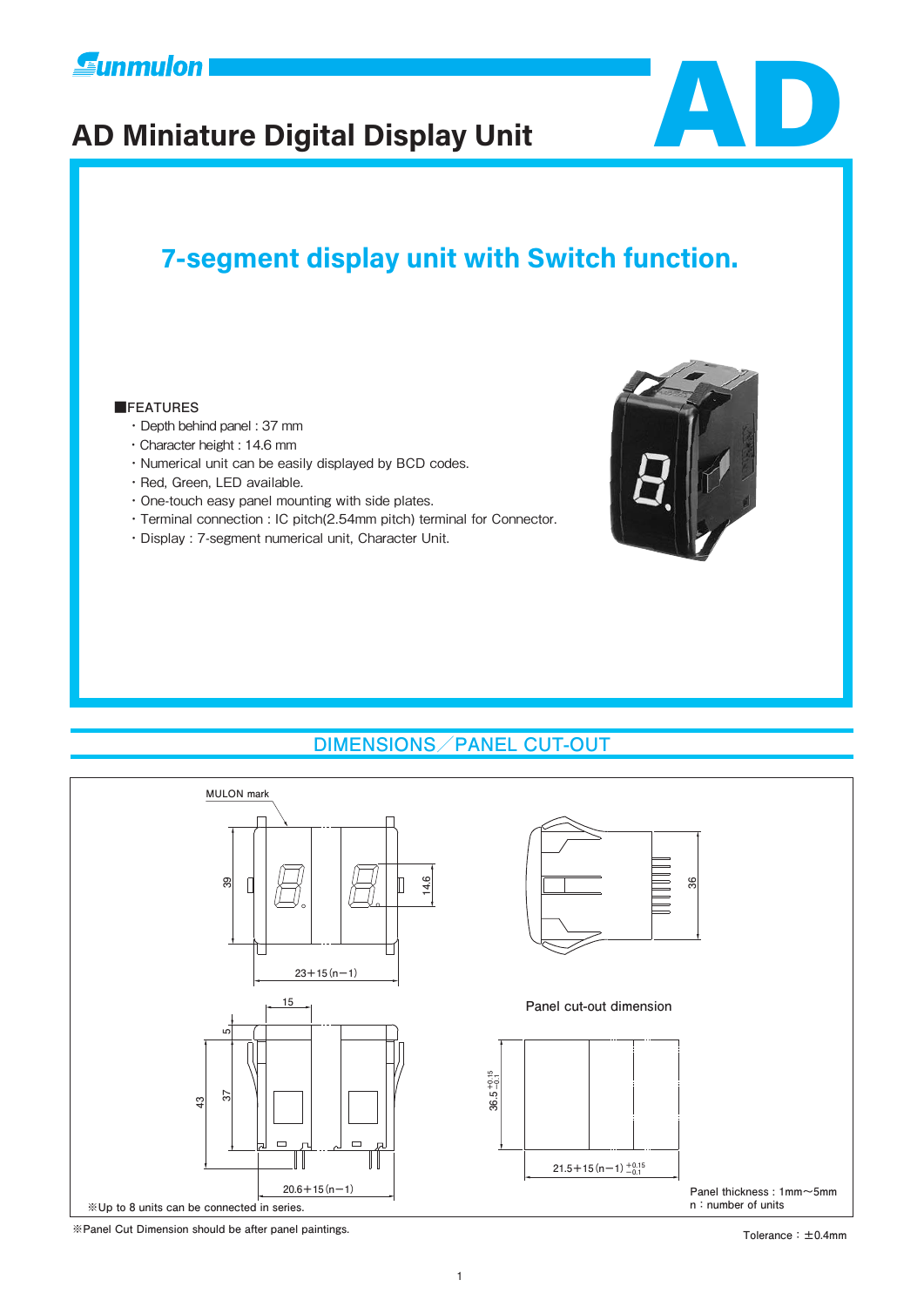

## **E**unmulon

## **UNIT TYPE**



## **SPECIFICATIONS**

#### **Numerical Unit**

#### **●Electrical Rating**

| Item<br>"vpe            | $ADS-1$       | ADS-2                | ADS-3          |
|-------------------------|---------------|----------------------|----------------|
| Supply voltage          | $DC5V \pm 5%$ | $DC12V \pm 5%$       | $DC24V \pm 5%$ |
| Current consumption     |               | 100mA MAX (1 unit)   |                |
| Ambient Temperature     |               | $-15 - 50^{\circ}$ C |                |
| <b>Ambient Humidity</b> |               | 80%RH                |                |

#### **●LED Rating**

|                      | Rated current (mA) |       |        |  |  |  |  |  |  |
|----------------------|--------------------|-------|--------|--|--|--|--|--|--|
| Rated voltage<br>(V) | $2\times$ 5mm LED  |       |        |  |  |  |  |  |  |
|                      | Red                | Green | Yellow |  |  |  |  |  |  |
| 5                    |                    | 15    |        |  |  |  |  |  |  |
| 12                   |                    | 15    |        |  |  |  |  |  |  |
| 24                   |                    | 15    |        |  |  |  |  |  |  |

#### **●Switch**

| Electric rating           | $DC5 \sim 24V$ , 1 $\sim$ 50mA Resistive load              |
|---------------------------|------------------------------------------------------------|
| Rated insulation voltage  | DC30V                                                      |
| Contact arrangement       | N.O. Contact                                               |
| <b>Contact Resistance</b> | Less than $100 \text{m}\Omega$ (Initial value) at DC5V 1mA |
| Mechanical Life           | 1,000,000 operations                                       |

#### **●Input circuit and connection**



※User side output circuit is an example.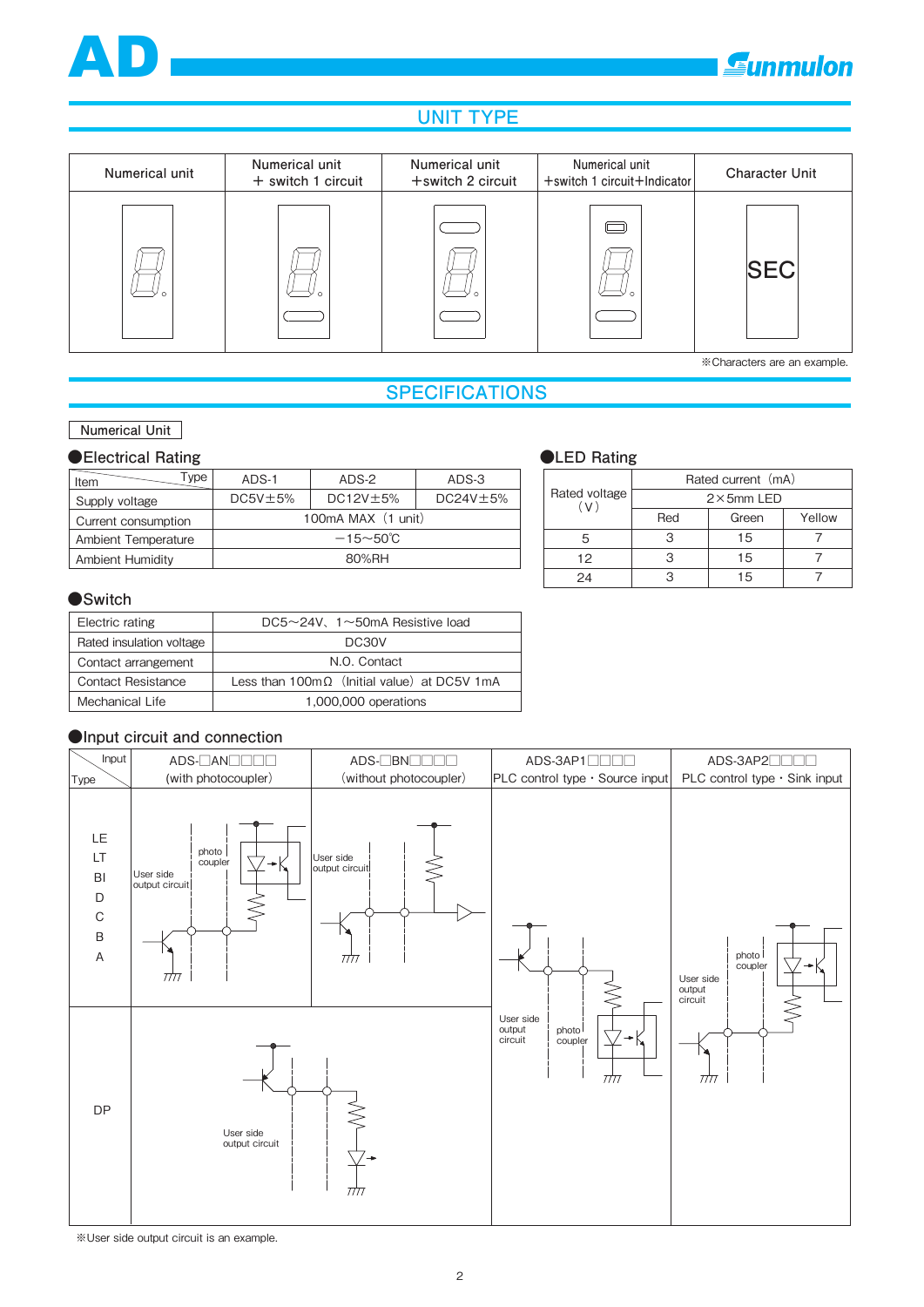

## **SPECIFICATIONS**

#### **●Signals Truth Table**

| $ADS-TN1$<br>$ADS-TN2T$                                                                                                                                                                                              |   |          |   |     |    |          |                                                                                       |          |                                                                                                                                                                                      | ADS-3AP1 |             |                    |    | ADS-3AP2 |    |                                 |   |   |          |   |                                     |    |    |           |          |   |          |             |
|----------------------------------------------------------------------------------------------------------------------------------------------------------------------------------------------------------------------|---|----------|---|-----|----|----------|---------------------------------------------------------------------------------------|----------|--------------------------------------------------------------------------------------------------------------------------------------------------------------------------------------|----------|-------------|--------------------|----|----------|----|---------------------------------|---|---|----------|---|-------------------------------------|----|----|-----------|----------|---|----------|-------------|
|                                                                                                                                                                                                                      |   |          |   |     |    | Common   |                                                                                       |          |                                                                                                                                                                                      |          |             | Output             |    |          |    | PLC control type . Source input |   |   |          |   | PLC control type $\cdot$ Sink input |    |    |           |          |   |          |             |
| D                                                                                                                                                                                                                    | C | B        | Α | LE. | LT | BI       | <b>DP</b>                                                                             | D        | C                                                                                                                                                                                    | B        | A           |                    | LE | LT       | BI | <b>DP</b>                       | D | С | B        | Α | LE                                  | LT | BI | <b>DP</b> | D        | C | B        | Α           |
| Χ                                                                                                                                                                                                                    | X | Χ        | X | X   | L  | $\times$ | X                                                                                     | X        | X                                                                                                                                                                                    | X        | $\mathsf X$ | 휴                  | X  | Н        | X  | X                               | X | X | X        | X | X                                   | L  | X  | X         | X        | X | Χ        | $\mathsf X$ |
| X                                                                                                                                                                                                                    | X | X        | X | X   | H  | L        | X                                                                                     | X        | X                                                                                                                                                                                    | X        | X           | <b>Blank</b>       | X  | L        | H  | X                               | X | X | X        | X | X                                   | H  |    | X         | $\times$ | X | $\times$ | $\times$    |
| L                                                                                                                                                                                                                    |   | L        | L | L   | H  | H        | X                                                                                     | H        | H                                                                                                                                                                                    | H        | H           | Ū.<br>$\mathbf{L}$ | H  | L        | L  | $\times$                        | L | L | L        | L | L                                   | H  | H  | X         | Н        | H | H        | H           |
| L                                                                                                                                                                                                                    |   |          | H | L   | H  | H        | X                                                                                     | H        | H                                                                                                                                                                                    | H        | L           | $\mathbf{I}$       | H  | L        | L  | X                               | L | L | L        | H | L                                   | H  | H  | X         | H        | H | H        | L           |
| L                                                                                                                                                                                                                    |   | H        | L | L   | H  | H        | X                                                                                     | H        | H                                                                                                                                                                                    | L        | H           | 2                  | Н  | L        | L  | X                               | L | L | H        | L | L                                   | H  | Н  | X         | H        | H | L        | H           |
| L                                                                                                                                                                                                                    |   | H        | H |     | H  | H        | X                                                                                     | H        | H                                                                                                                                                                                    |          | L           | 3                  | Н  |          |    | X                               |   |   | H        | H | L                                   | H  | H  | X         | H        | H | L        | $\mathsf L$ |
| L                                                                                                                                                                                                                    | Н |          | L | L   | H  | H        | X                                                                                     | H        | L                                                                                                                                                                                    | H        | H           | 복                  | Н  | L        | L  | X                               | L | H | L        | L | L                                   | H  | Н  | X         | H        | L | H        | H           |
| L                                                                                                                                                                                                                    | Н | L        | H | L   | H  | H        | X                                                                                     | H        | L                                                                                                                                                                                    | H        | L           | Ξ                  | Н  | L        | L  | X                               | L | H | L        | H | L                                   | H  | H  | $\times$  | H        |   | H        | L           |
| L                                                                                                                                                                                                                    | H | H        | L |     | H  | H        | X                                                                                     | H        | L                                                                                                                                                                                    |          | H           | Ь                  | Н  | L        |    | X                               |   | H | H        | L | L                                   | H  | Н  | X         | H        |   | L        | H           |
| L                                                                                                                                                                                                                    | Н | H        | H | L   | H  | H        | X                                                                                     | H        | L                                                                                                                                                                                    |          | L           | 7                  | Н  | L        |    | X                               |   | H | H        | H | L                                   | H  | Н  | X         | H        |   | L        | L           |
| Н                                                                                                                                                                                                                    |   | L        | L | L   | H  | H        | X                                                                                     | L        | H                                                                                                                                                                                    | H        | H           | 8                  | H  | L        | L  | X                               | H | L | L        | L | L                                   | H  | H  | X         | L        | H | H        | H           |
| Н                                                                                                                                                                                                                    |   | L        | H | L   | H  | H        | X                                                                                     | L        | H                                                                                                                                                                                    | H        | L           | ō                  | H  | L        | L  | X                               | H | L | L        | H | L                                   | H  | Н  | X         | L        | H | H        | L           |
| Н                                                                                                                                                                                                                    |   | H        | L |     | H  | H        | X                                                                                     |          | H                                                                                                                                                                                    |          | H           | <b>Blank</b>       | Н  | L        |    | X                               | H |   | H        | L |                                     | H  | Н  | X         | L        | Н | L        | H           |
| H                                                                                                                                                                                                                    |   | H        | H | L   | H  | H        | X                                                                                     |          | H                                                                                                                                                                                    |          | L           | <b>Blank</b>       | H  | L        |    | X                               | H |   | H        | H |                                     | H  | H  | X         | L        | H | L        | L           |
| Н                                                                                                                                                                                                                    | H | L        | L | L   | H  | H        | X                                                                                     | L        | L                                                                                                                                                                                    | H        | H           | <b>Blank</b>       | H  | L        | L  | X                               | H | H | L        | L |                                     | H  | Н  | X         | L        |   | H        | H           |
| H                                                                                                                                                                                                                    | Н |          | H |     | H  | H        | X                                                                                     |          | L                                                                                                                                                                                    | Н        | L           | <b>Blank</b>       | H  | L        |    | X                               | H | H | L        | H | L                                   | H  | Н  | X         | L        |   | H        | L           |
| H                                                                                                                                                                                                                    | H | H        | L | L   | H  | H        | X                                                                                     | L        | L                                                                                                                                                                                    |          | H           | <b>Blank</b>       | Н  | L        | L  | X                               | H | H | H        | L | L                                   | H  | Н  | X         | L        | L | L        | H           |
| Н                                                                                                                                                                                                                    | Н | H        | H | L   | H  | H        | X                                                                                     |          | L                                                                                                                                                                                    |          | L           | <b>Blank</b>       | Н  | L        |    | X                               | H | H | H        | H |                                     | H  | Н  | X         | L        |   | L        | L           |
| X                                                                                                                                                                                                                    | X | X        | X | X   | X  | X        | Н                                                                                     | X        | X                                                                                                                                                                                    | X        | X           | $\bullet$          | X  | X        | X  | H                               | X | X | X        | X | X                                   | X  | X  | L         | X        | X | X        | $\mathsf X$ |
| X                                                                                                                                                                                                                    | X | $\times$ | X | H   | H  | H        | X                                                                                     | $\times$ | $\times$                                                                                                                                                                             | X        | $\times$    | (See note)         | L  |          |    | X                               | X | X | $\times$ | X | H                                   | H  | Н  | X         | $\times$ | X | $\times$ | $\times$    |
| Opend H is acceptable.<br>Either H or L is acceptable for X.<br>Input is sink type. Use NPN output circuit. However,<br>only DP (decimal point) input is source input lights<br>by applying the same voltage as Vcc. |   |          |   |     |    |          | Note:<br>The previous<br>statuses of A to D<br>before LE goes<br>H or L will be held. |          | Opened L is acceptable.<br>Opened H is acceptable.<br>Either H or L is acceptable for X.<br>Either H or L is acceptable for X.<br>Use PNP output circuit.<br>Use NPN output circuit. |          |             |                    |    |          |    |                                 |   |   |          |   |                                     |    |    |           |          |   |          |             |

#### Character Unit

| Mono-Color       |     |       |     |       |      |       |  |  |  |  |
|------------------|-----|-------|-----|-------|------|-------|--|--|--|--|
| Voltage          | 5 V |       |     | 12 V  | 24 V |       |  |  |  |  |
| <b>LED Color</b> | Red | Green | Red | Green | Red  | Green |  |  |  |  |
| Current(mA)      | 10  | 13    | 5   | 6     | 5    | 6     |  |  |  |  |

#### **●LED Rating ●Connecting Circuit**



## **TERMINALS**

●Terminals Arrangement ●Terminal shape





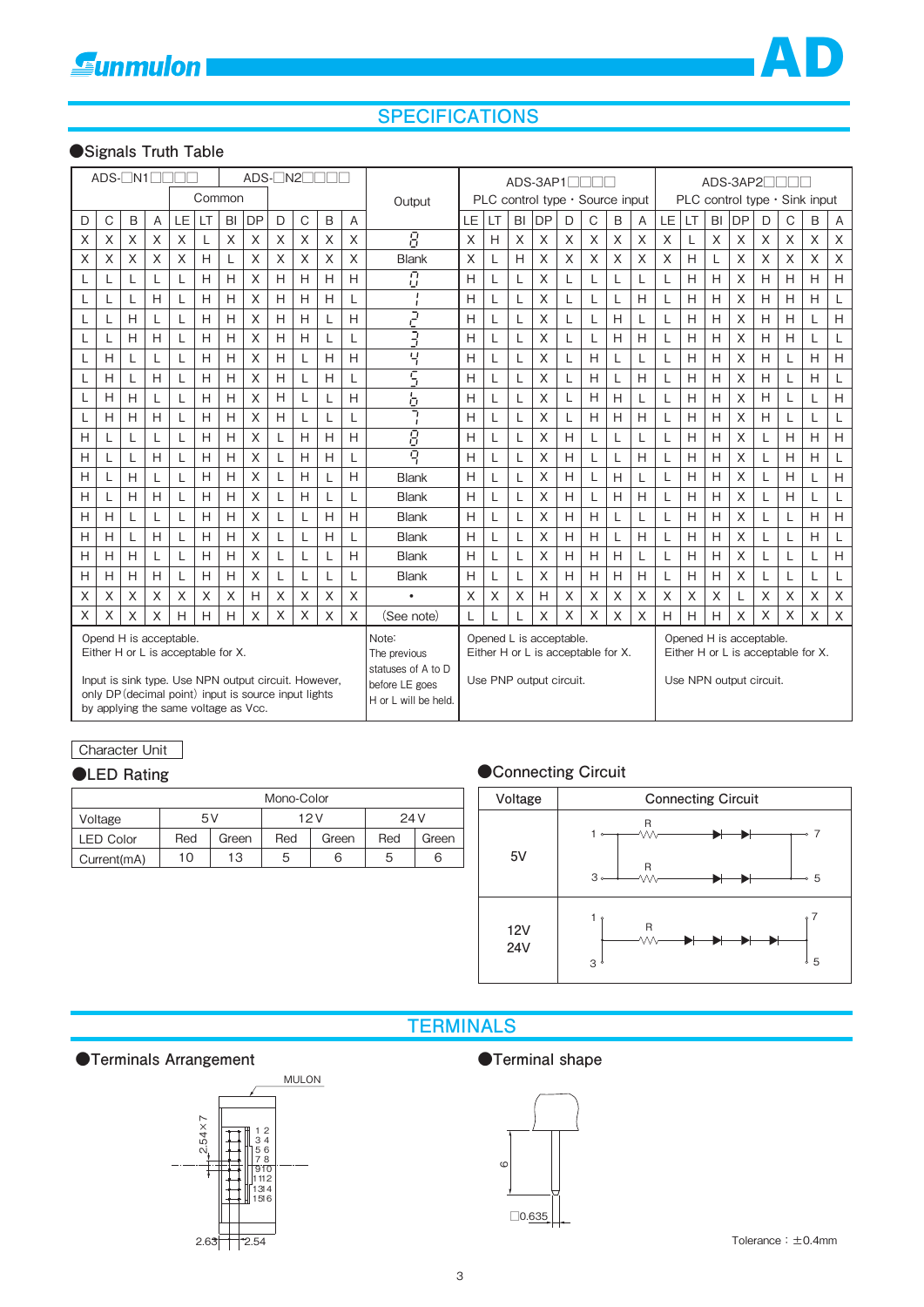

## **TERMINALS FUNCTION TABLE**

#### **●Terminals Function Table**

|                | Numerical Unit                 |                                                                                                                                       |                                |                          |                                 |                            |                                |                     |                          |                            | <b>Character Unit</b>          |                          |                                                        |                |
|----------------|--------------------------------|---------------------------------------------------------------------------------------------------------------------------------------|--------------------------------|--------------------------|---------------------------------|----------------------------|--------------------------------|---------------------|--------------------------|----------------------------|--------------------------------|--------------------------|--------------------------------------------------------|----------------|
| No.            |                                | $ADS-TN1$<br>ADS-3AP1<br>ADS-3AP2 <sup>1</sup><br>PLC control type · Source input<br>PLC control type $\cdot$ Sink input<br>Functions |                                |                          |                                 |                            |                                |                     |                          |                            |                                |                          | $AD-O$                                                 |                |
|                | Display                        | Switch<br>1 circuit<br>LED                                                                                                            | Swirch<br>1 circuit<br>Non-LED | Switch<br>2 circuit      | Display                         | Switch<br>1 circuit<br>LED | Switch<br>1 circuit<br>Non-LED | Switch<br>2 circuit | Display                  | Switch<br>1 sircuit<br>LED | Switch<br>1 circuit<br>Non-LED | Switch<br>2 circuit      |                                                        | Mono-Color     |
| $\mathbf{1}$   |                                | LED<br>Anode                                                                                                                          | $\overline{\phantom{0}}$       | COM <sub>1</sub>         |                                 | LED<br>Anode               | $\overline{\phantom{0}}$       | COM <sub>1</sub>    | $\overline{\phantom{0}}$ | LED<br>Anode               | $\overline{\phantom{0}}$       | COM1                     | Depending on the model,<br>switch or LED is connected. | Common Anode   |
| 2              | $\overline{\phantom{0}}$       | LED<br>Cathode                                                                                                                        | $\overline{\phantom{0}}$       | <b>NO1</b>               | $\overbrace{\phantom{1232211}}$ | <b>LED</b><br>Cathode      |                                | <b>NO1</b>          |                          | LED<br>Cathode             | $\overline{\phantom{0}}$       | NO <sub>1</sub>          | Depending on the model,<br>switch or LED is connected. |                |
| 3              | Vcc                            | <b>Vcc</b>                                                                                                                            | <b>Vcc</b>                     | <b>Vcc</b>               | <b>Vcc</b>                      | <b>Vcc</b>                 | <b>Vcc</b>                     | Vcc                 | Vcc                      | <b>Vcc</b>                 | <b>Vcc</b>                     | Vcc                      | + Power input                                          | Common Anode   |
| 4              | LE                             | LE                                                                                                                                    | LE                             | LE                       | LE                              | LE                         | LE                             | LE                  | LE                       | LE                         | LE                             | LE                       | The previous display is held.                          |                |
| 5              | <b>GND</b>                     | <b>GND</b>                                                                                                                            | <b>GND</b>                     | <b>GND</b>               | <b>GND</b>                      | <b>GND</b>                 | <b>GND</b>                     | <b>GND</b>          | <b>GND</b>               | <b>GND</b>                 | <b>GND</b>                     | <b>GND</b>               | - Power input                                          | Common Cathode |
| 6              | LT                             | LT                                                                                                                                    | LT                             | LT                       | LT                              | LT                         | LT                             | LT                  | LT                       | LT.                        | LT                             | LT                       | All segment except<br>the decimal point lights.        |                |
| $\overline{7}$ | D                              | D                                                                                                                                     | D                              | D                        | D                               | D                          | D                              | D                   | D                        | D                          | D                              | D                        | <b>BCD</b> data input                                  | Common Cathode |
| 8              | BI                             | BI                                                                                                                                    | BI                             | BI                       | BI                              | BI                         | BI                             | B <sub>l</sub>      | BI                       | BI                         | BI                             | BI                       | All segment except<br>the decimal point lights OFF.    |                |
| 9              | $\mathsf{C}$                   | C                                                                                                                                     | C                              | $\mathsf C$              | C                               | C                          | C                              | C                   | C                        | $\mathsf C$                | $\mathsf{C}$                   | $\mathsf{C}$             | <b>BCD</b> data input                                  |                |
| 10             | -                              | $\overline{\phantom{0}}$                                                                                                              | -                              | $\overline{\phantom{0}}$ | $\overline{\phantom{0}}$        | -                          | -                              | -                   | -                        | -                          | -                              | $\overline{\phantom{0}}$ | Open                                                   |                |
| 11             | B                              | B                                                                                                                                     | B                              | B                        | B                               | B                          | B                              | B                   | B                        | B                          | B                              | B                        | <b>BCD</b> data input                                  |                |
| 12             |                                |                                                                                                                                       |                                |                          | COM<br><b>GND</b>               | COM<br><b>GND</b>          | COM<br><b>GND</b>              | COM<br><b>GND</b>   | COM<br>Vcc               | COM<br><b>Vcc</b>          | COM<br>Vcc                     | COM<br><b>Vcc</b>        | Common GND or common<br>Vcc for the input signal.      |                |
| 13             | A                              | A                                                                                                                                     | A                              | A                        | A                               | A                          | A                              | A                   | A                        | A                          | A                              | A                        | BCD data input                                         |                |
|                | 14 DP (※) DP (※) DP (※) DP (※) |                                                                                                                                       |                                |                          | <b>DP</b>                       | <b>DP</b>                  | <b>DP</b>                      | <b>DP</b>           | <b>DP</b>                | <b>DP</b>                  | <b>DP</b>                      | <b>DP</b>                | The decimal point lights.                              |                |
| 15             | $\overline{\phantom{0}}$       | <b>COM</b>                                                                                                                            | COM                            | COM <sub>2</sub>         | $\overbrace{\qquad \qquad }^{}$ | <b>COM</b>                 | COM                            | COM <sub>2</sub>    |                          | COM                        | COM                            | COM <sub>2</sub>         | Depending on the model,<br>switch or LED is connected. |                |
| 16             |                                | N <sub>O</sub>                                                                                                                        | N <sub>O</sub>                 | <b>NO2</b>               | $\overline{\phantom{0}}$        | N <sub>O</sub>             | N <sub>O</sub>                 | <b>NO2</b>          | $\overline{\phantom{0}}$ | N <sub>O</sub>             | N <sub>O</sub>                 | <b>NO2</b>               | Depenging on the model,<br>switch or LED is connected. |                |

(※) is source input lights by applying the same voltage as Vcc.

― is no connection.

### **ORDERING CODE**